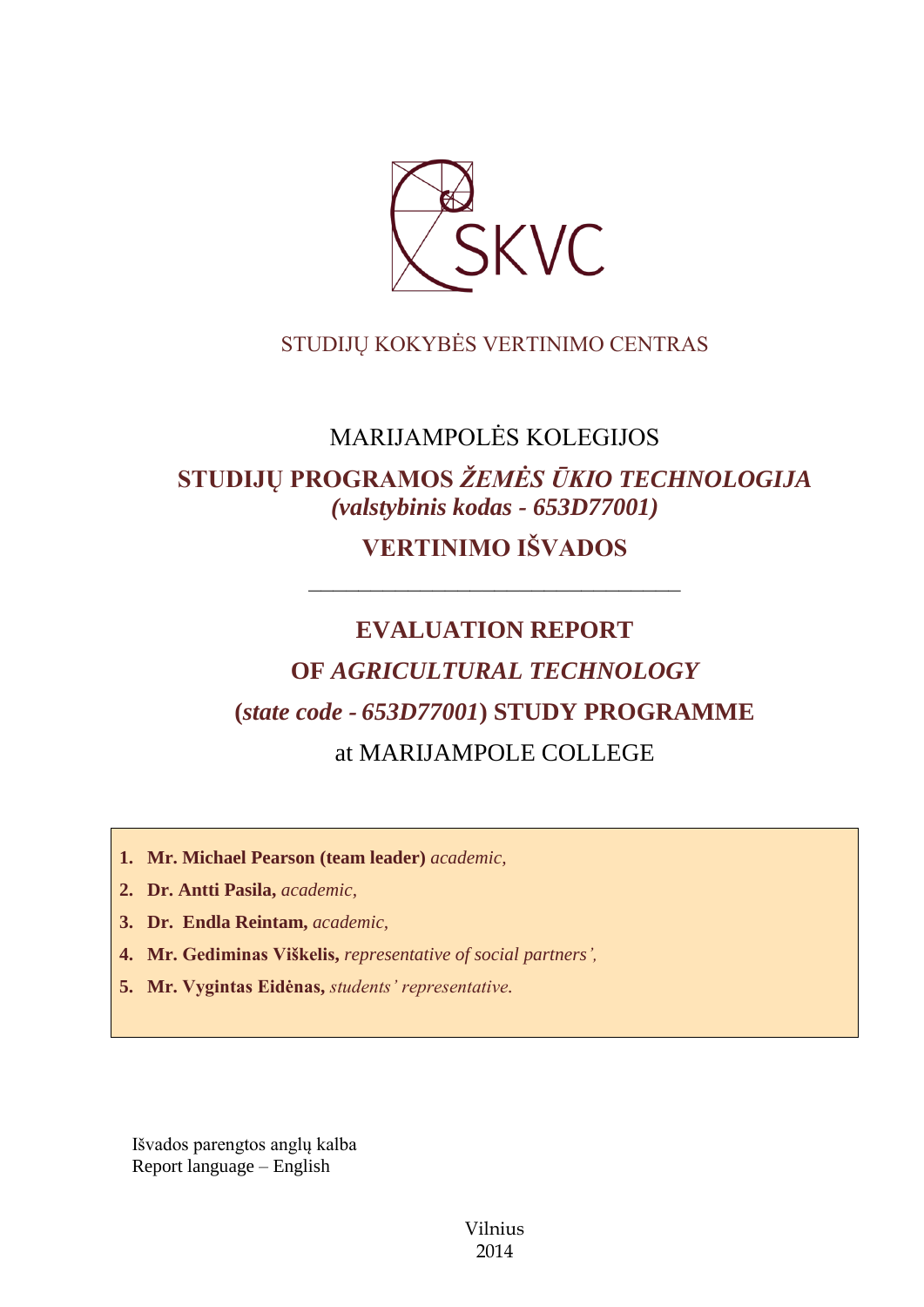# **DUOMENYS APIE ĮVERTINTĄ PROGRAMĄ**

| Studijų programos pavadinimas                           | Agroverslų technologija                                          |  |
|---------------------------------------------------------|------------------------------------------------------------------|--|
| Valstybinis kodas                                       | 653D77001                                                        |  |
| Studijų sritis                                          | Biomedicinos mokslai                                             |  |
| Studijų kryptis                                         | Žemės ūkio mokslai                                               |  |
| Studijų programos rūšis                                 | Koleginės                                                        |  |
| Studijų pakopa                                          | Pirmoji                                                          |  |
| Studijų forma (trukmė metais)                           | Nuolatinė – (3), ištęstinė – (4)                                 |  |
| Studijų programos apimtis kreditais                     | 180                                                              |  |
| Suteikiamas laipsnis ir (ar) profesinė<br>kvalifikacija | <i>Zemės</i><br>ūkio<br>technologiju<br>profesinis<br>bakalauras |  |
| Studijų programos įregistravimo data                    | 2001-08-31                                                       |  |

## **INFORMATION ON EVALUATED STUDY PROGRAMME**

–––––––––––––––––––––––––––––––

| Title of the study programme                           | <b>Agricultural technology</b>                     |
|--------------------------------------------------------|----------------------------------------------------|
| State code                                             | 653D77001                                          |
| Study area                                             | <b>Biomedical Sciences</b>                         |
| Study field                                            | <b>Agricultural Sciences</b>                       |
| Type of the study programme                            | College Studies                                    |
| Study cycle                                            | First                                              |
| Study mode (length in years)                           | Full-time $(3)$ , part-time $(4)$                  |
| Volume of the study programme in credits               | 180                                                |
| Degree and (or) professional qualifications<br>awarded | Professional Bachelor of Agriculture<br>Technology |
| Date of registration of the study programme            | 31 August 2001                                     |

Studijų kokybės vertinimo centras

The Centre for Quality Assessment in Higher Education

©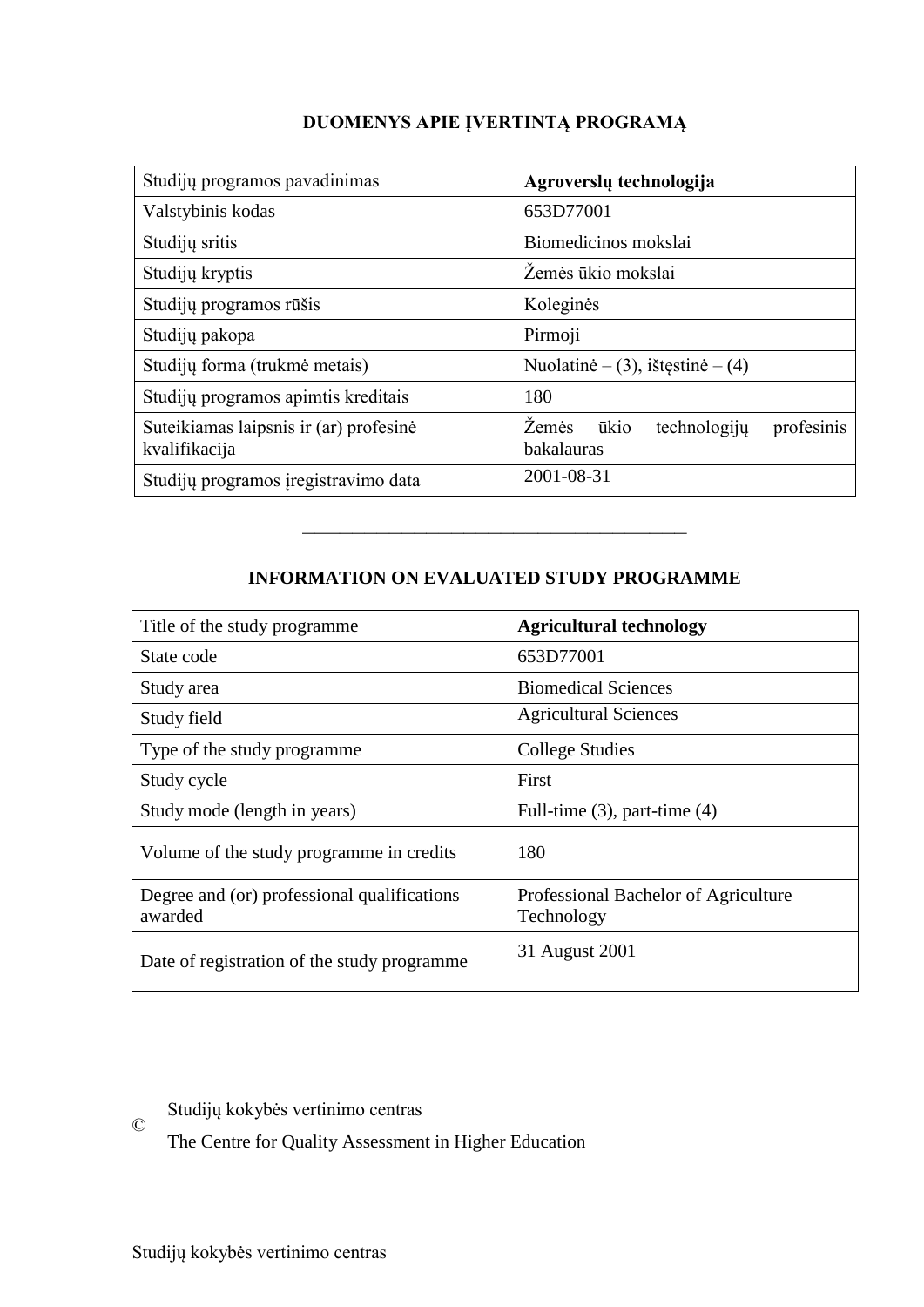| 1.1.                                                                        |  |
|-----------------------------------------------------------------------------|--|
| 1.2.                                                                        |  |
| 1.3.<br>Background of the HEI/Faculty/Study field/ Additional information 5 |  |
| 1.4.                                                                        |  |
|                                                                             |  |
|                                                                             |  |
|                                                                             |  |
|                                                                             |  |
|                                                                             |  |
|                                                                             |  |
|                                                                             |  |
|                                                                             |  |
|                                                                             |  |
|                                                                             |  |
|                                                                             |  |

# **CONTENTS**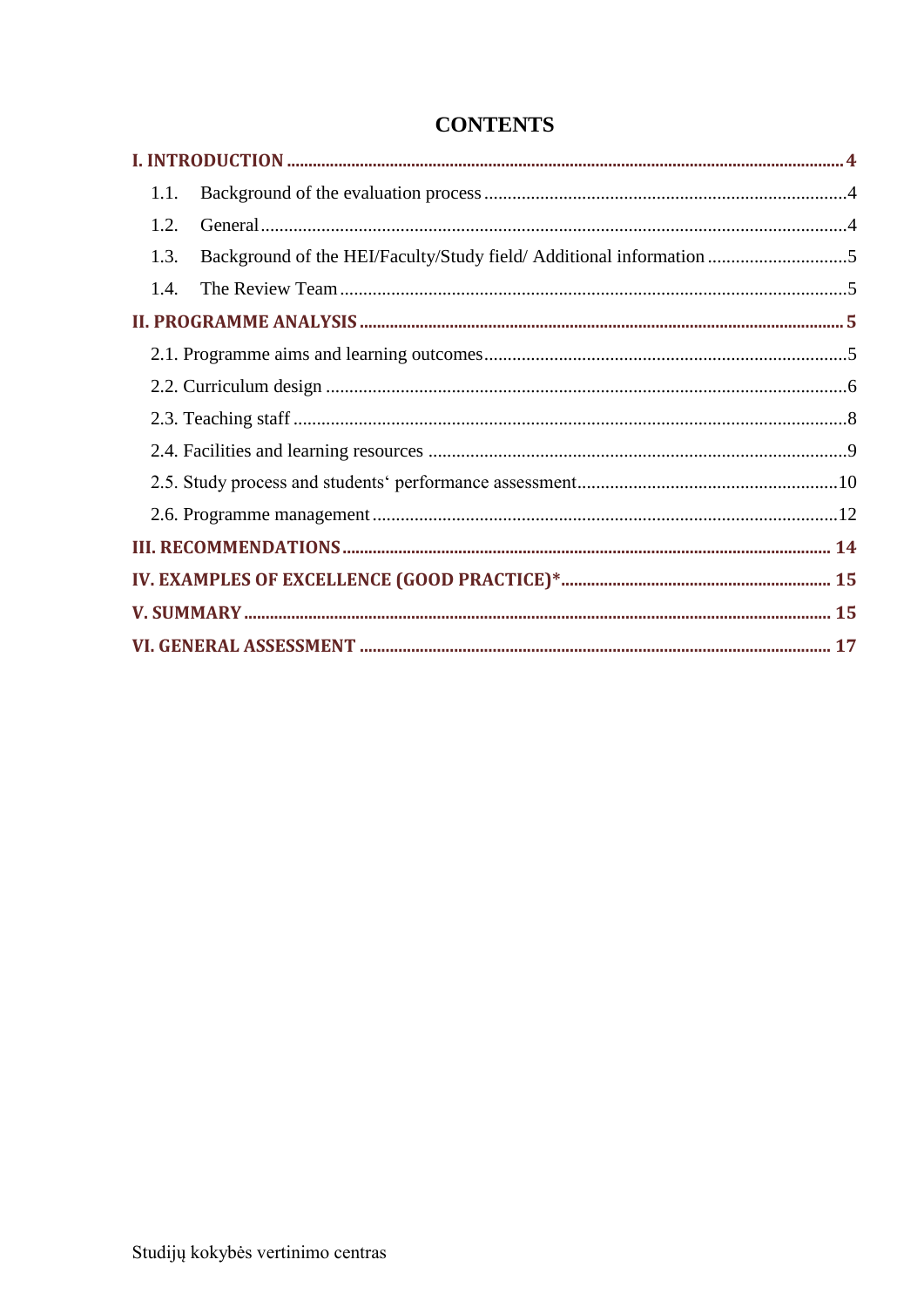#### <span id="page-3-0"></span>**I. INTRODUCTION**

#### <span id="page-3-1"></span>*1.1. Background of the evaluation process*

The evaluation of on-going study programmes is based on the **Methodology for evaluation of Higher Education study programmes,** approved by Order No 1-01-162 of 20 December 2010 of the Director of the Centre for Quality Assessment in Higher Education (hereafter – SKVC).

The evaluation is intended to help higher education institutions to constantly improve their study programmes and to inform the public about the quality of studies.

The evaluation process consists of the main following stages: *1) self-evaluation and selfevaluation report prepared by Higher Education Institution (hereafter - HEI); 2) visit of the review team at the higher education institution; 3) production of the evaluation report by the review team and its publication; 4) follow-up activities.* 

On the basis of external evaluation report of the study programme SKVC takes a decision to accredit study programme either for 6 years or for 3 years. If the programme evaluation is negative such a programme is not accredited.

The programme is **accredited for 6 years** if all evaluation areas are evaluated as "very good" (4 points) or "good" (3 points).

The programme is **accredited for 3 years** if none of the areas was evaluated as "unsatisfactory" (1 point) and at least one evaluation area was evaluated as "satisfactory" (2 points).

The programme **is not accredited** if at least one of evaluation areas was evaluated as "unsatisfactory" (1 point).

#### <span id="page-3-2"></span>*1.2. General*

The Application documentation submitted by the HEI follows the outline recommended by the SKVC. Along with the self-evaluation report and annexes, the following additional documents have been provided by the HEI before, during and/or after the site-visit:

| NO. | Name of the document |
|-----|----------------------|
|     |                      |
|     |                      |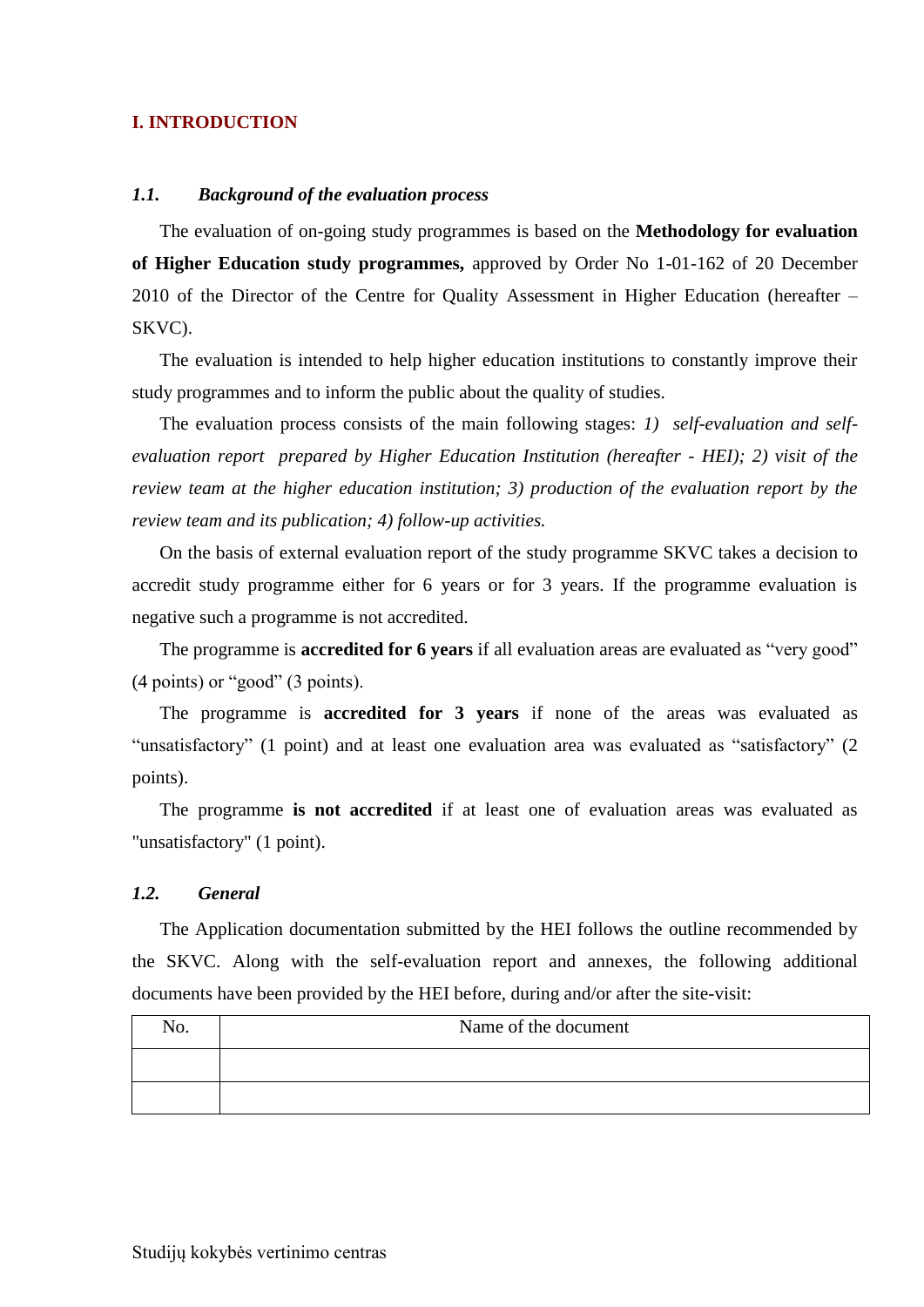#### <span id="page-4-0"></span>*1.3. Background of the HEI/Faculty/Study field/ Additional information*

Marijampole college was established in 2001 by the amalgamation of 2 institutions. Whilst the course in its present format has been delivered since 2001, Agricultural education has been delivered in Marijampole for many years previous to this. The very clear and comprehensive English version of the website has allowed Expert Team (hereinafter ET) to get a good insight into the college and not just the Agricultural Technology course it has been evaluating.

## <span id="page-4-1"></span>*1.4. The Review Team*

The review team was completed according *Description of experts' recruitment*, approved by order No.1-01-151 of Acting Director of the Centre for Quality Assessment in Higher Education. The Review Visit to HEI was conducted by the team on  $15<sup>th</sup>$  October 2014.

- **1. Mr. Michael Pearson (team leader),** *Principal of Gurteen College, Ireland.*
- **2. Dr. Antti Pasila***, Seinäjoki University of Applied Sciences,* SeA*MK Food and Agriculture*, *dean, Finland.*
- **3. Dr. Endla Reintam,** *Estonian University of Life Sciences, Institute of Agricultural and Environmental Sciences, director of studies*
- **4. Mr. Gediminas Viškelis,** head of VšI "Agroschool", project manager of AB "Agrowill Group", *Lithuania.*
- **5. Mr. Vygintas Eidėnas,** *student of Mykolas Romeris University, Faculty of Politics and Management, bachelor studies, Lithuania.*

#### <span id="page-4-2"></span>**II. PROGRAMME ANALYSIS**

6.

# <span id="page-4-3"></span>2.1. Programme aims and learning outcomes

The programme aims and learning outcomes for this course are well documented in the Self Evaluation Report (hereinafter – SER). ET found a clear and coherent link between the programme learning outcomes and ultimately the subject learning outcomes. For example, the aim of the subject "Plant growing technologies" is to provide ability to create technological schemes for agricultural crops, to choose tillage method and time, suitable varieties, fertilization, crop maintenance, storage, marketing necessary to organize and manage plant growing technological process. And the learning outcomes are: 1. To organize plant growing technological process; 2. To organize agricultural production storage; 3. To organize agricultural production preparation for realization; 4. To organize agricultural production realization. Whilst the SER documentation provided is defined and clear the information is not publicly accessible **Mr. Vygintas Eidėnas,** *student of Mykolas Romeris University, Faculty of Politics and Management, bachelor studies, Lithuania.*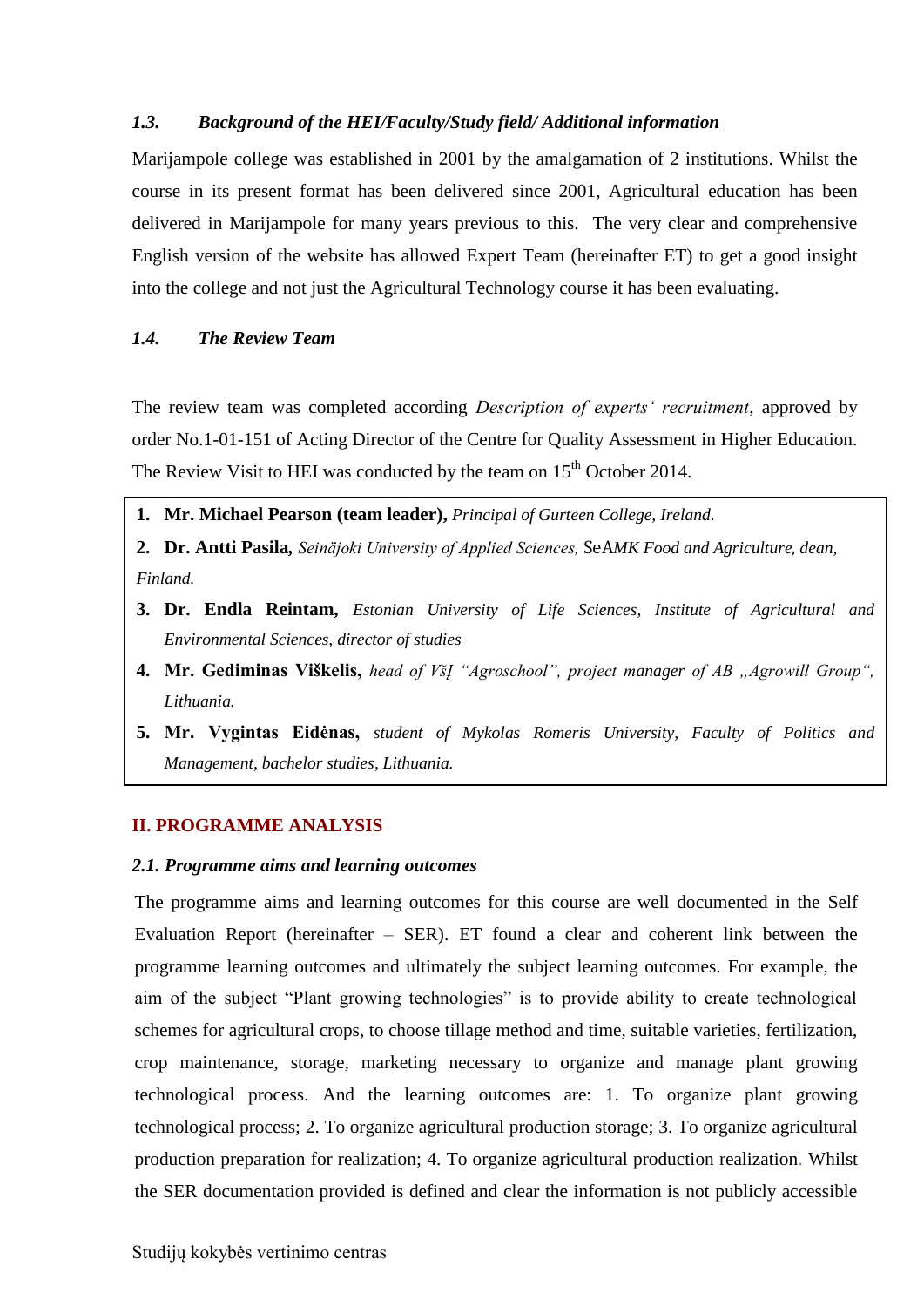on the English version of the website. The website for the college is to be commended for the English version but does not appear to go into this level of detail.

Extensive contact with the industry is apparent at management, teacher and student levels and this means that as the course has developed over the last six years, the needs of the industry have been taken into account when developing the course syllabus. The Alumni Club is a welcome development in this area as is the use of professionals with careers outside the college to act as teachers on the course. Graduates of the course however seem to have a little direct contact with the Alumni club developed in 2011 and so more effort will be needed in this area to achieve a greater connection between former students and the college.

The college is the only higher education establishment in south-western Lithuania which provides agricultural studies and so as such should have a large potential market of students in the area.

The well designed programme and its learning outcomes are correct and applicable to this level of qualification. ET was pleased to see that the links with industry are obvious at lecture level and during the work practice. A good example of this link is that one teacher ET met also works for a big farm and he brings his students to that farm to do practical work.

The name of the programme is suitable and gives the industry an accurate description of the type of student graduating from this course. All aspects of the programme seem well linked together and co-ordinated with each other. However the learning outcomes of the programme should be better communicated to students. For example,  $1<sup>st</sup>$  course students, ET had a meeting with, were not able to explain clearly what skills they would get and what practical tasks they would be able to perform after finishing the programme.

#### <span id="page-5-0"></span>*2.2. Curriculum design*

The curriculum design meets the legal requirements for a Professional Bachelor of Agriculture Technology study programme. It has the prescribed number of 180 credits and the correct number of hours associated with these credits.

There is a clearly documented list of modules delivered in each semester. This structure makes it easy to see how progression occurs within the course and that whilst subjects are complimentary to each other they do not overlap significantly in terms of subject delivery.

Subjects appear to be delivered in a logical order to ensure sequential learning at a progressively higher level. An example of this would be Cattle anatomy and physiology (The basic subject in semester 1) followed by General Animal husbandry in semester 2 followed by Cattle Breeding in semester 4 and the Technology of production modules in semester 5.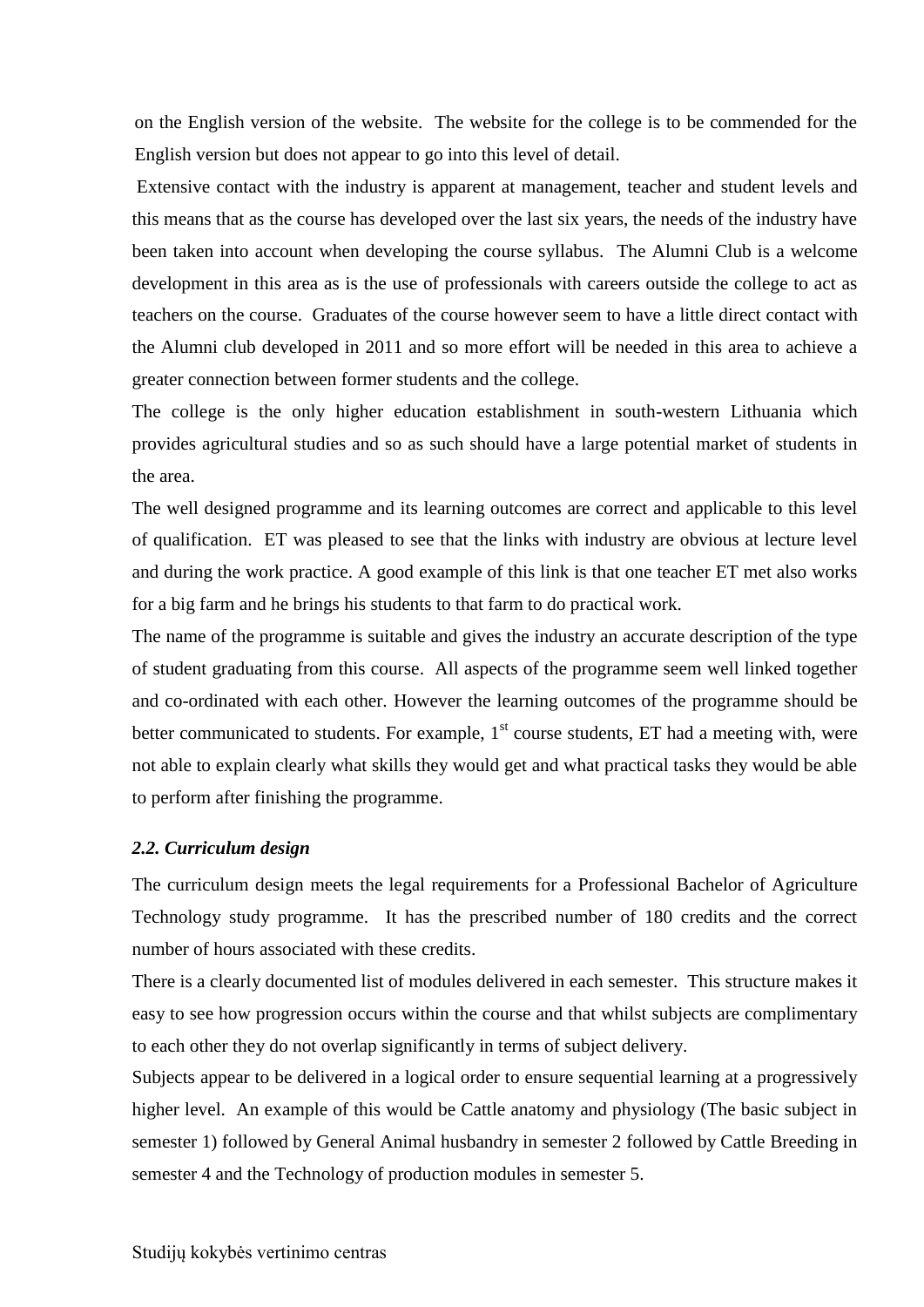The content of the subjects is clearly defined and follows a consistent pattern throughout the documentation. The layout within the structure of each subject is good, with immediate clarity of how learning outcomes are achieved through study methods and the processes and variety of student assessment. These factors combine to achieve the learning outcomes in the subjects.

There is a wide variety of topics such as Basics of agriculture, Plan growing technologies, Cattle breeding, Basics of veterinary, Agricultural business organization , etc. within the course of study and this should enable a student successfully completing the course to be well trained in the industry for which they hope to work in.

According SER, there is a significant amount of Self-Study time, which makes 2777 hours or 58% of the total study hours of full time studies and 3608 hours or 75% of part time studies included in the course. The subject's specific recommended literature is a welcome addition to the study subjects' abstract document.

Consistency of presentation of the subjects within the syllabus documentation provided is also excellent and each subject where relevant makes reference to up to date science and technology. For example, in the SER, in the part describing Cattle breeding subject, we can find the recommended literature like "*Kulpys J.,Stankevičius R.Produktyvių karvių šėrimo sistemos, Kaunas: Terra Publica, 2010, ISBN: 9955652101*" or "*D.Šišlavas. Traktoriai.Kronta, ISBN 978- 401 082 8, 2010*" for a subject "Planting mechanization" or "*Heinz G., Hautzinger P. Meat processing technology for small to medium scale producers.-Bangkok: FAO, 2007, ISBN978-* 974-7946-99-4" for a subject "Meat and its production technology".

The SER literature and syllabi for the production technology modules in meat and milk are comprehensive, and indicate that students' knowledge of agriculture continues beyond the farm gate which is essential in today's world trade in agricultural commodities.

Care must be taken in the quality of course delivery and outcomes when part time students have significantly less contact time with staff than full time students. Innovative use of technologies such as Moodle help with lecture type subjects, but practical elements of the course still need contact and care must be taken to ensure that part time students have sufficient learning opportunities on the course.

Whilst the content of the course is good in the detailed syllabus, two groups of people (the Students and the Social partners) interviewed made reference to the fact that the college must ensure that up to date knowledge is taught in every subject. Teachers for individual subjects and management for the overall course should ensure that this is the case.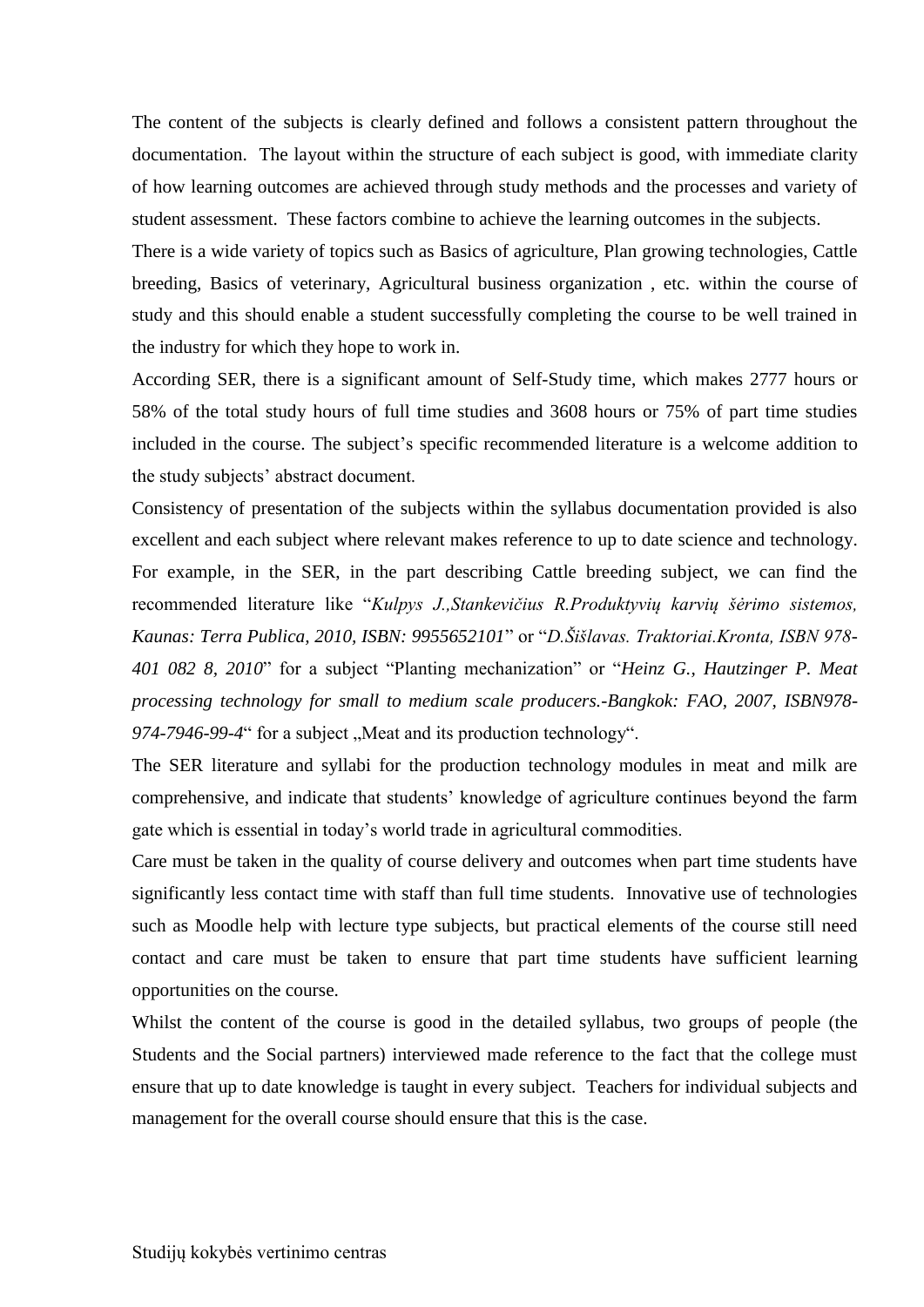#### <span id="page-7-0"></span>*2.3. Teaching staff*

The 22 staff members listed in SER are sufficient to teach a course such as this to the numbers of 21 enrolled and 13 successful graduates of full time study and 2 graduates out of 5 totally enrolled part time students in 2013 listed in the SER.

Indications taken from the SER show that teaching staff members have a good level of academic and practical experience overall, fully satisfying all legal and practical obligations. The SER indicates that 11% of the course is delivered by people with a doctoral degree and all remaining have a Masters degree. 45% of the people teaching this programme are industry professionals, again meeting the legal requirements. Unfortunately, during the meeting with teachers on the visit day, only a small proportion of the teachers met were active working professionals, so discussion was limited in this area. It would be beneficial to increase the number of professionals teaching on the course as this would allow students to better understand what skills and knowledge is crucial working in farms and agriculture enterprises. Large amounts of experience often means a relatively low staff turnover rate which is both an advantage in terms of knowledge of delivery and a disadvantage in terms of young enthusiasm coming into the job. An age profile chart and turnover of lecturers could be useful in the SER since ET could not find this information documented.

ET strongly felt throughout the discussions that whilst teachers were dedicated to their own subject, there was an overall lack of ownership of the course by the group and that many issues such as recruitment, resource issues and success of the course were not their concern and should be addressed by others to solve or to decide. Whilst this is partially true, teachers are the front line interaction of the course with students and as such play a critical role in it's overall success, so ET strongly encourage course managers and teachers to collaborate and work as a one team going to the same direction.

The appointment of a new staff member responsible for international cooperation is a welcome development and will hopefully help encourage internationalisation amongst staff and students. Based on information in the SER, some 18 teachers have been involved in Erasmus programmes in the period 2007 – 2013 but this should be encouraged and developed more broadly.

Other training such as the 'Improvement of study quality and enhanced internationalisation' project mentioned in the SER is of definite benefit to staff. During the meeting only few teachers were able to talk to ET in English without an interpreter, therefore ET would like to stress that continued efforts should be made to develop the English language skills of teaching staff as English tends to be the language that the majority of research papers are written in. The skills of students in this area are likely to continue to increase and it would be advantageous if staff could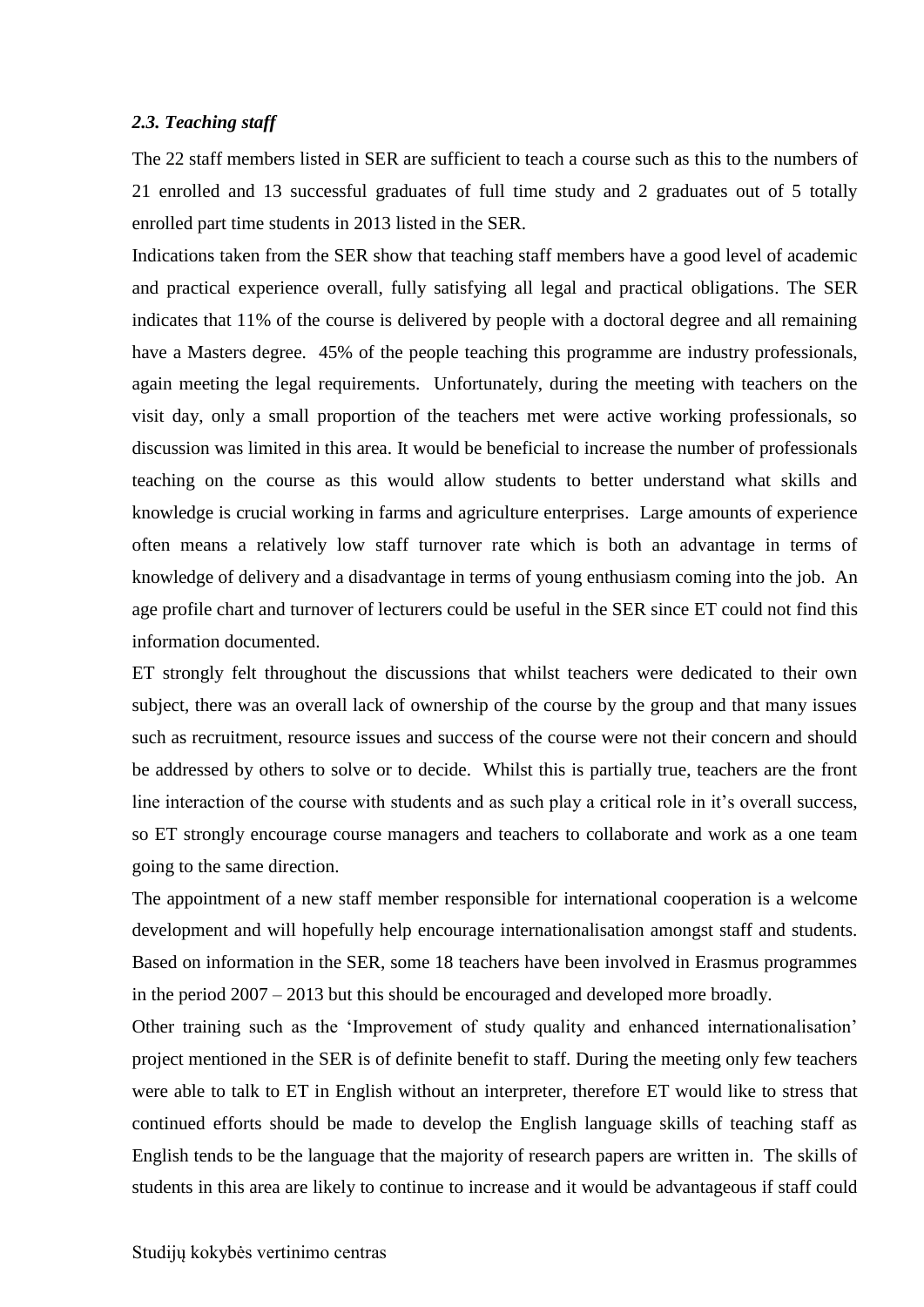keep pace with this. During the visit teachers mentioned that they were partly funding courses themselves to improve in this area. Whilst this is admirable, it is suggested that the college looks at budgets to see if this could be fully funded to encourage staff further.

Throughout several meetings with Eton the site visit, applied research was mentioned, bu it seemed to ET that little actual applied research was taking place, although delivery of papers at conferences was discussed in the teachers' meeting. The college must ensure that this area of requirement is adequately covered. Course managers should look for relations with external commercial companies and ensure that companies, teachers and students are integrated into common projects. This would ensure that students and teachers apply their taught knowledge and companies would benefit from the research results.

During the meeting with the social partners a representative of Aleksandras Stulginskis University mentioned that some teachers have a lack of knowledge in latest technology and science achievements. This was also obvious when a teacher demonstrated some out dated software while visiting the College facilities or when the teachers could not name any international scientific data bases at the meeting with ET.

#### <span id="page-8-0"></span>*2.4. Facilities and learning resources*

As a large regional college, Marijampole has an adequate range of standard teaching facilities such as lecture rooms and classrooms. The computer facilities are also adequate, although a problem emerging in many institutions across Europe is that many computers still use the Microsoft XP operating system and Microsoft have stopped supporting this product. The college should therefore move as quickly as budgets allow to a more modern operating system.

There is a long list of the College's agriculture machinery provided in the SER, however none of that machinery was shown to the ET while visiting the College facilities.

The library facilities of 145 sq.m observed during the visit were of a good standard and provided an adequate range of textbooks for this level of students. Still, it would be useful to have a larger range of agricultural textbooks in English to try and encourage students to develop their skills as part of the core programme of study and not as an extra.

One of the weaknesses which ET identifies is found in the SER, where mention is made of a 64ha farm as a learning resource. This facility was not visited, and discussions in various meetings established that whilst the college still owns the farm, it is not actively involved in it and it is rented out to a local farmer. Students informed ET that whilst they visit this facility it is purely to observe, therefore can no longer be classed as a practical teaching facility, which students miss. The graduates and the social partners also clearly stressed at the meeting with ET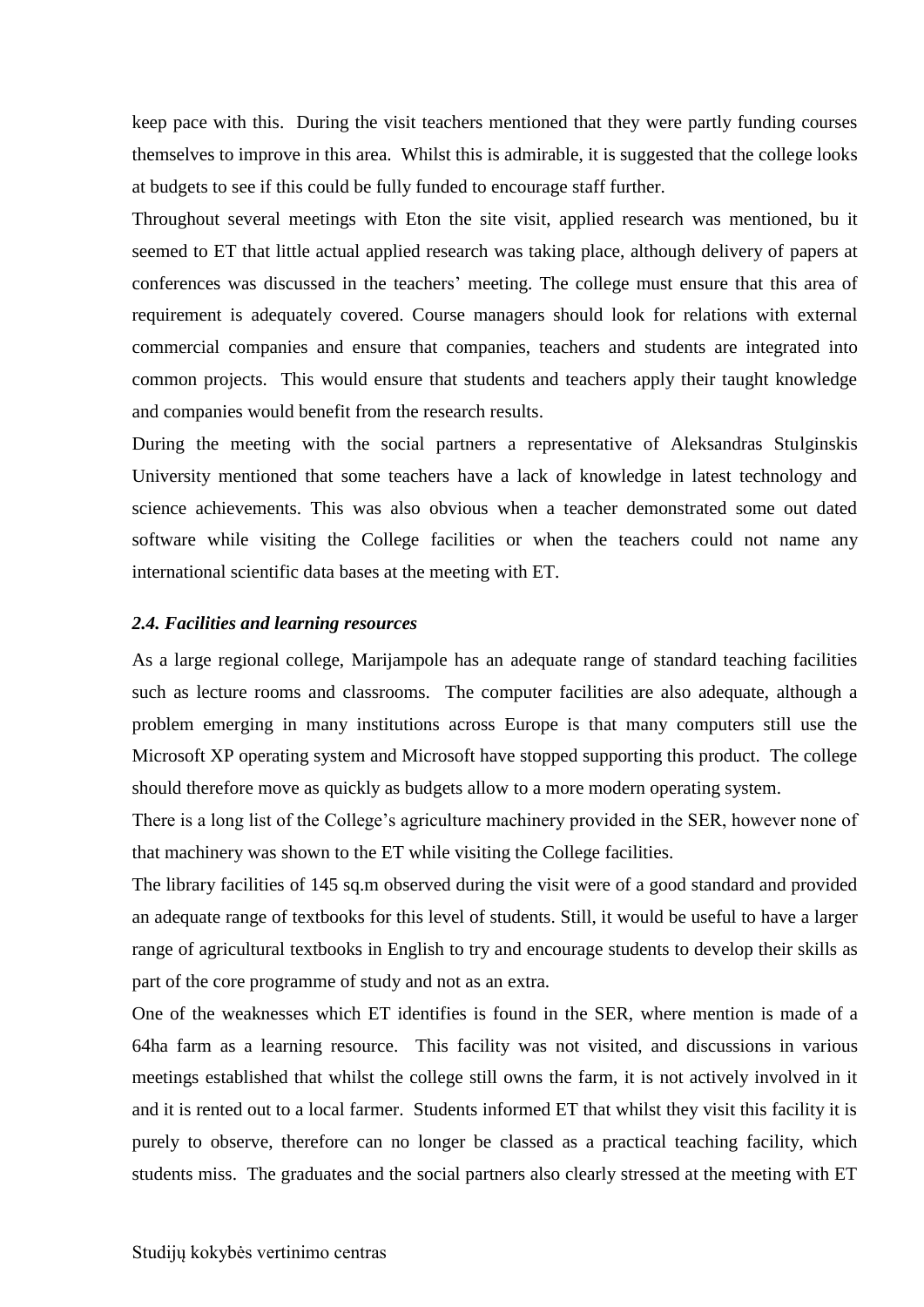that a loss of the College farm is big threat for the development of proper students' practical skills.

The college has made efforts to develop links with social partners, and visiting a 600 cow dairy farm where the manager is also teaching the students at the college was welcome and a very good use of personnel and a very valuable teaching resource. Whilst no other locations like this were visited, discussions with staff and students indicated that other locations, such as the local sugar beet factory, were also used. The use of these facilities for use as a training establishments with groups of students and not just as locations for individual student professional activities practice is critical at the moment since the college has no land and animal resource of its own to use at the moment. This type of arrangement even then would only partially replace the need for the college to have their own practical teaching facility, seen as critical for the future of this course by the ET.

The college has a good range of farms and businesses available for the individual professional practice modules such as Joint Stock venture (JSV) "Repulsas", JSV "Arvi kalakutai", JSV "Arvi cukrus", "Marijampole County State Food and Veterinary Service", "Marijampole Milk Cannery", JSV "Marijampolės pasarai", Agricultural Company "Gulbinas", JSV "Arvifertis" ŽŪB "Sesupe", Gintautas Novikas' Farm, JSV "Lytagra",Agricultural Company "Uzgiriai", Juozas Vaiciulis' Farm and Agricultural Company "Salkteksnis" mentioned in the SER.

In the previous evaluation report of this course it was recommended for the College to acquire specialized agriculture software which could be used in the students' teaching process. It became obvious to ET during the visit that the College has been only using demonstration versions of some specialized software like "eGEBA" and "Hybrimin"; however this is not sufficient to ensure an adequate level of teaching and development of practical student's skills. Demonstration versions have restricted functionality and limited period of time to use it for free, therefore it cannot ensure that students get to know how to operate with all software modules in a full scale during the whole study time and not only during the period when a demo version has an open access. On the other hand there are a lot of other specialized agriculture software like "AgroGis", "Sumanus ūkininkas/Smart farmer", "AgroSmart", "Sumanus pieno ūkis/Smart diary farm", which are widely used in Lithuanian farms and agriculture companies and students could get familiar with that software as well.

#### <span id="page-9-0"></span>*2.5. Study process and students' performance assessment*

The entry of students to the course of study is in accordance with the 'General regulations of the association of higher education institutions' and is further enhanced by the regulations of admittance to Marijampole college (SER, page 19).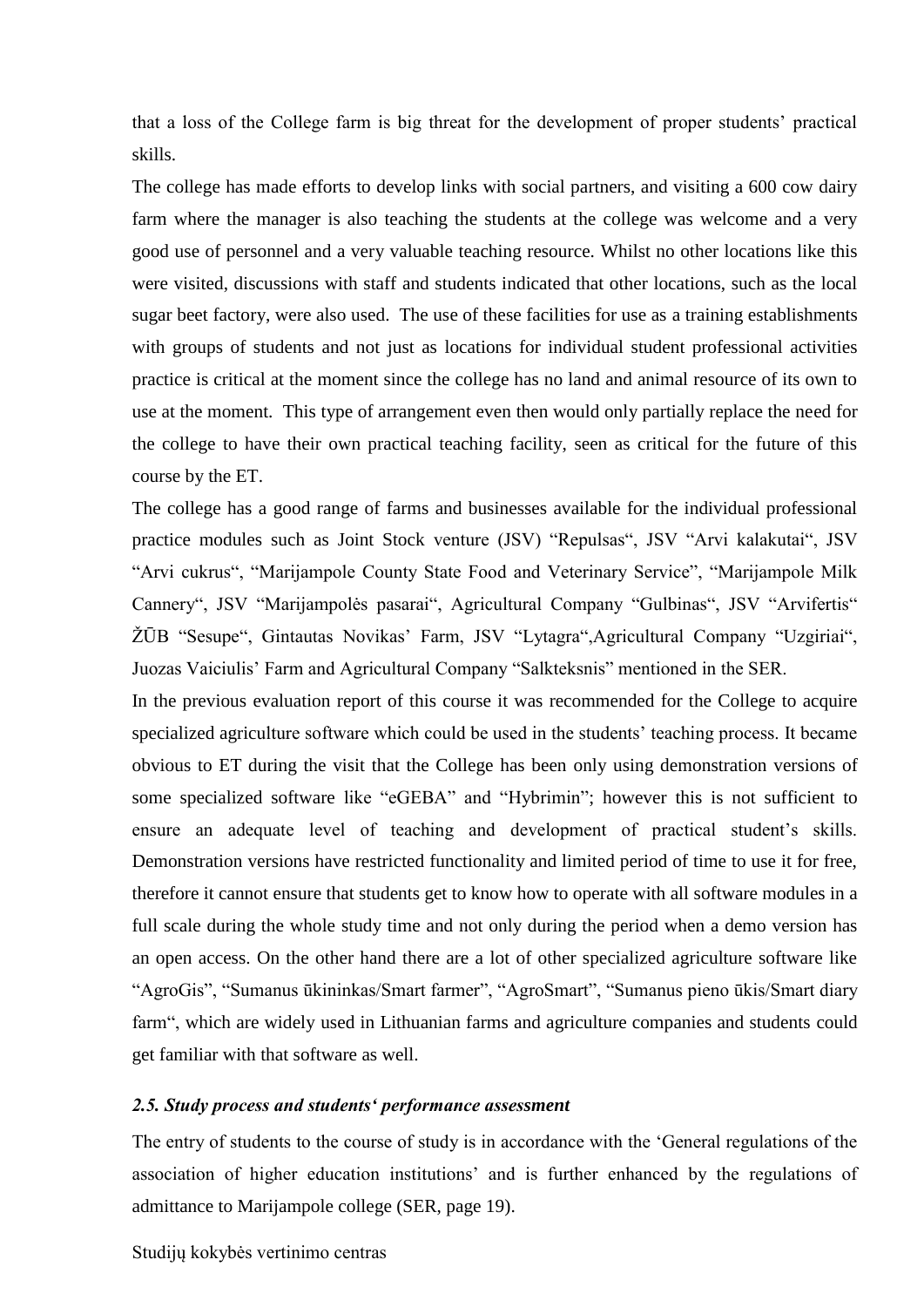The entry criteria for students is well documented and whilst there is some variation in their competitive entry score from year to year, this is understandable and explained by the relative influence of graduation exam in biology when not all students participate in this.

According the SER and information gathered during the meetings recruitment numbers were relatively stable on the full time course from 2010 to 2012, but the recruitment of no students in 2013 and only 9 in 2014 is a cause for concern, especially as graduation rate from this course is usually around 66%. This concern also exists for the part time course with between 0 and 12 students recruited each year since 2009. ET thinks that the College should reinforce their efforts marketing the programme not only in their local region, but in other Lithuanian parts as well in order to attract more students interested to study agriculture.

The college could develop a coherent recruitment strategy to increase the number of students attending the course. This is particularly important, not just to increase the number of students arriving in the first year of the course but also to ensure that the recruited students do not have a significant dropout rate.

As also mentioned extensively in section 2.2 (SER), Curriculum design's part, the study process is well organised and enables the participants to achieve learning outcomes. Still, there is a concern as it is also mentioned in section 2.4 - "Facilities and learning resources" of this Evaluation Report that the lack of practical teaching facilities is reducing the quality of learning for these students, impacting on their skills level and so ultimately reducing their employability. This was apparent when employers were questioned during the visit and it was clearly indicated: the strongest point on the course is theory teaching but the weakest point is the lack of practice which is so needed for students. During the visit it was also claimed to ET that as the college no longer has a practical training base using the latest technologies, students were weak in the area of latest scientific knowledge. Students seemed quite weak to answer when questioned on technical subjects such as milk yields which again is taught in the theory. ET thinks it is practical teaching and then practicing of a skill many times that gives a student the ability to remember this type of the fact. Milking a cow each day and seeing 20 to 30 litres of milk produced is a fact never forgotten.

As all full time students have to complete a final thesis in their third year, most of which have a research element, all students are encouraged to be involved in research as ET was informed by the teachers. The level of research in the final theses was adequate, but could be enhanced. Involvement in external seminars is also evident and ET heard in student meeting that at least 2 are attended each year. This encourages the dissemination of information amongst student groups.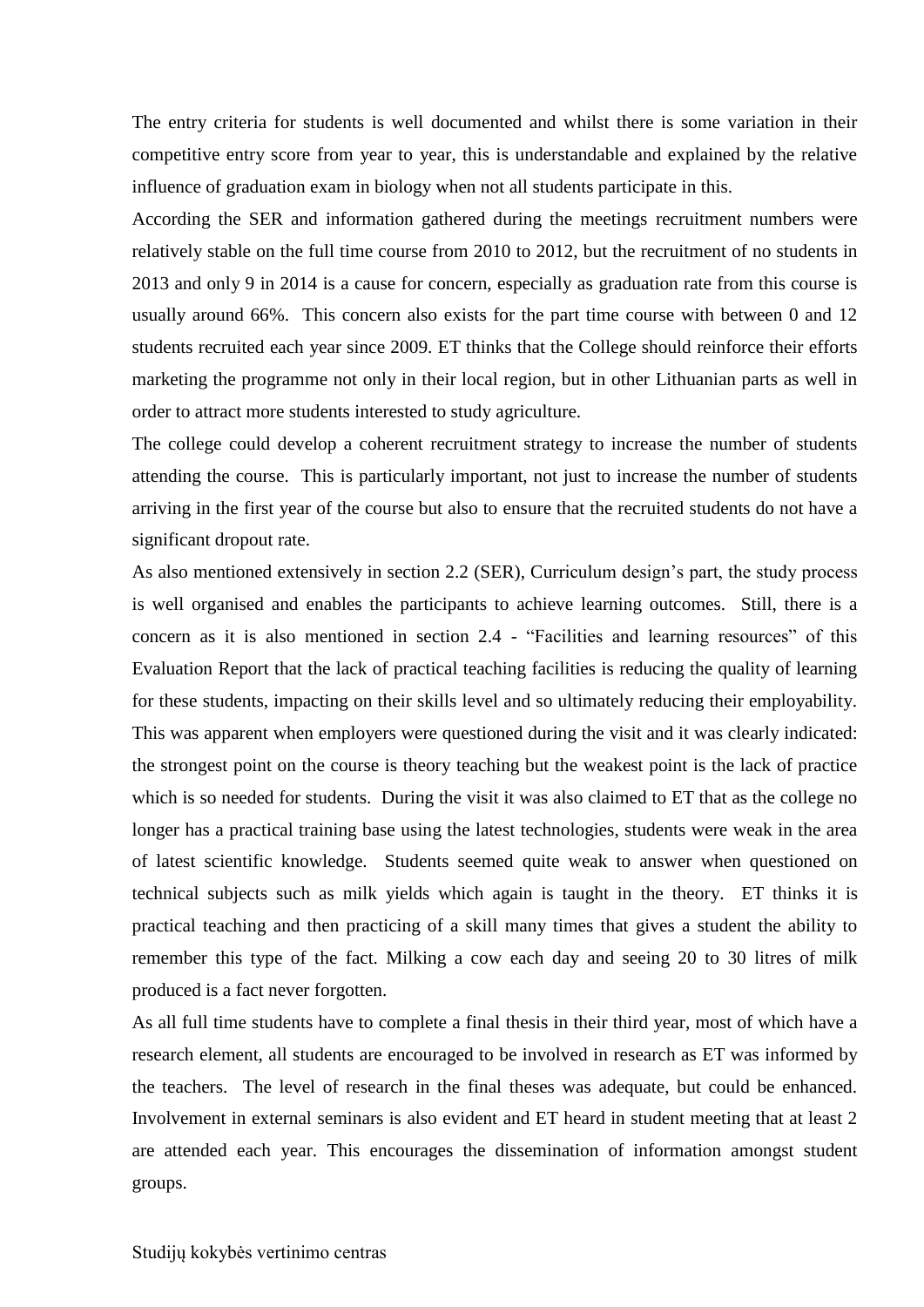Only one student out of 10 who took part at the meeting with ET was involved in an Erasmus programme. It was mentioned in the SER that the main reasons of low students' participation in international mobility programs are poor English knowledge and inability to travel since many students have a jobs. This is a weakness and this whole area should be encouraged and developed, hopefully by the new international cooperation staff member.

Academic support is given to students anytime, particularly when producing their final thesis. Each student is allocated a lecturer to assist them in the process. The students confirmed they also have a course tutor whom they can visit at any time and ET was informed about the ease of approachability to staff. There is evidence in SER of sporting activities for students such as athletics, volleyball, basketball and other sports, so ET thinks the College gives enough of academic and social support for students. Since 2013 an internet portal has been available in the college which is an excellent method allowing students to check their academic and financial data. Financial support is evident for students with a scholarship system in place – this also allows students from very low income families the chance to participate in education.

Assessment is regulated by the study regulations of the college. Regular feedback is given to students from the variety of assessments undertaken usually in staff consultation sessions with the students. The assessment system seemed clear and adequate to all the students who met with ET.

Most graduates who met the ET were employed, some concern was expressed however that a major weakness has recently arisen in that not having a farm any longer could affect the skills of future students and also employability.

The efforts to teach general subjects to joint groups of students is welcome and at least mitigates the cost of teaching relatively small numbers of students on specialist courses such as this.

#### <span id="page-11-0"></span>*2.6. Programme management*

There is clear evidence of lines of responsibility for the programme, from the involvement of Faculty Boards, the vice principal, study programme committees and teachers. Each has a defined role within the system, so it seems to ET that responsibilities are clearly allocated.

According to the SER, the college has a variety of survey methods used to gather information from various groups such as students, graduates and employers. Students confirmed that they had completed surveys but it is essential that the results of these surveys are analysed and actions taken by appropriate people. SER indicates that all these surveys are analysed and reports made to Department meetings where actions are sanctioned. The College has been certified according ISO Quality Assurance System, which means that formal written procedures related to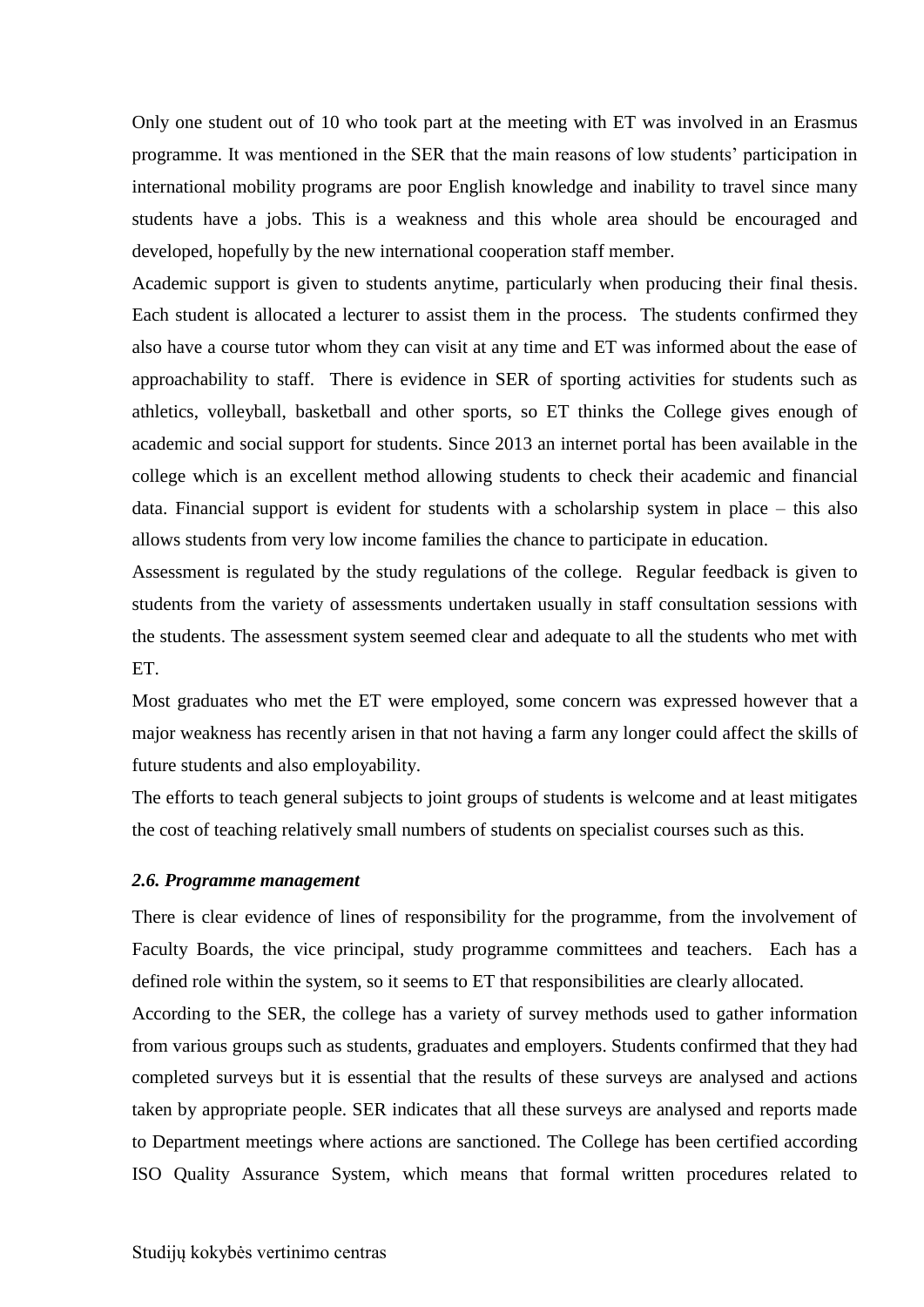programme management are in place, however a weakness is mentioned in the SER that planning of the study programme improvement is not systematic yet.

As was mentioned by the SER group at the meeting with the ET, all groups, including academic management, staff, students and the industry are involved in the process of evaluation and course development. It is essential therefore that if, for example, employers raise the issue of lack of practical skills amongst students that the appropriate levels of management respond to this and rectify the problem. If problems are not rectified then quickly the course may become non viable. It may be coincidence that recruitment has fallen recently on this course, as the ET was informed during the meeting with the College administration that the total number of enrolled students was 26 (full and part time studies) in the year 2013 and 18 students (both part time and full time) in 2014 or it may be influenced by factors such as this. ET can only guess but management needs to respond.

Stakeholders and graduates are represented on the study programme committee thus giving a route for information to flow into the college. At present, social partners indicated in the meeting with ET that whilst they were consulted to a small extent regarding the SER report there is not a feedback mechanism used at present to respond to industry concerns. It is then essential that feedback is given to social partners within the industry to show how the college is responding to issues raised.

Quality assurance procedures are evident throughout the system. It is disappointing however that these procedures and the SER make little if any mention of the major weaknesses in practical resources for a course such as this that is apparent to a group of observers producing this report. It is essential therefore that management takes a proactive stance to discover these weaknesses in future and begin to address them before any future evaluation reports.

The Alumni met by the ET seemed to be proactive and positive about the study programme. Whilst the Alumni have heard of a club, they do not participate in it much, yet would be a very useful student's recruitment resource. The Alumni has expressed their interest to take a more active role promoting the College, this study programme and attracting more students, therefore they can be a very valuable resource for the College.

ET must also stress that some recommendations of the previous programme evaluation report has not been implemented. For example, the College could not provide any clearly documented programme improvement aims and tasks or demonstrate newly acquired specialized agriculture software as it was recommended in the previous programme evaluation report.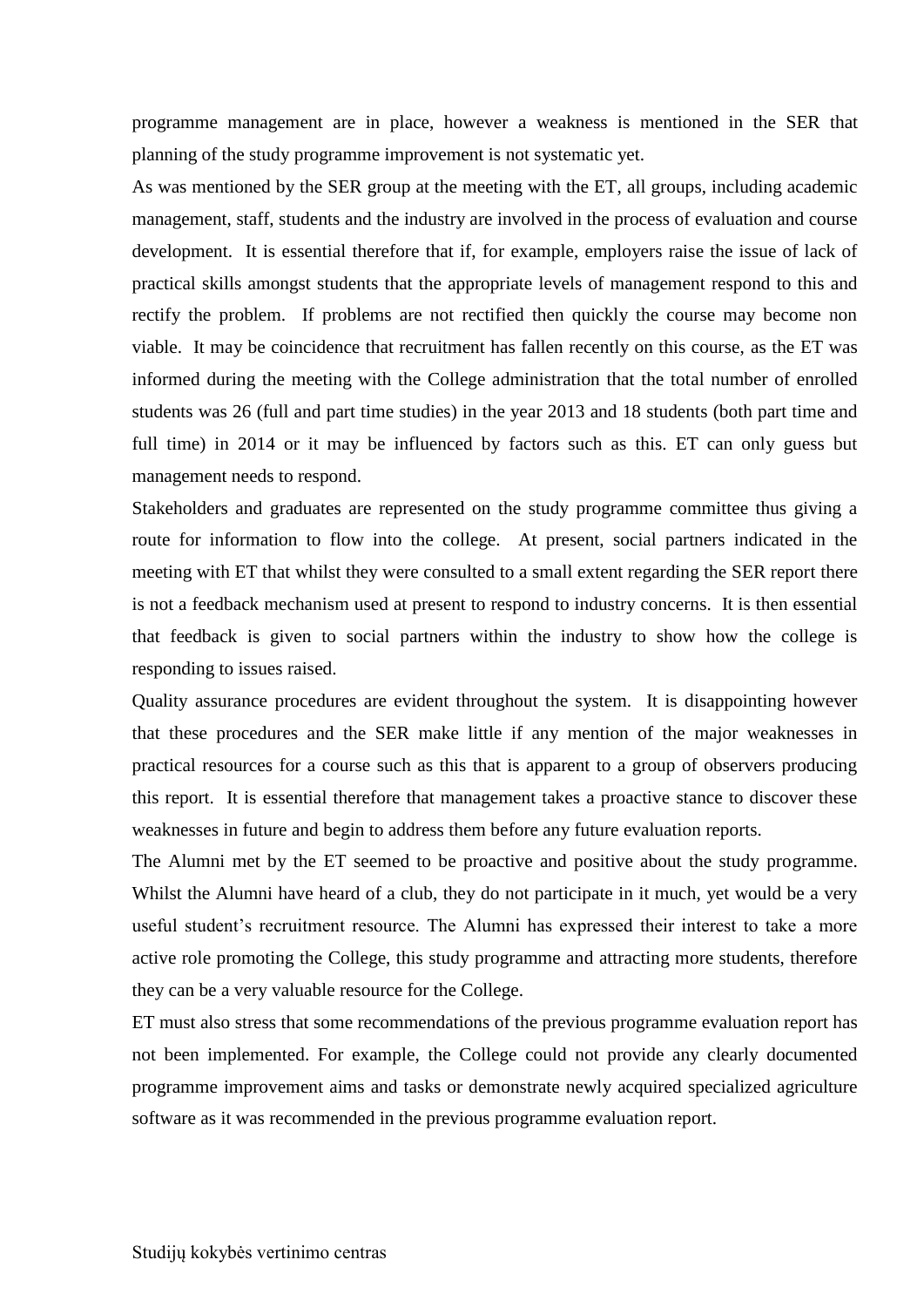#### <span id="page-13-0"></span>**III. RECOMMENDATIONS**

It is hoped that this report, whilst recognising that this programme has some strengths, significant improvements will have to be made if this course is to meet the challenging demands of Lithuanian agriculture at present and it's impact on the European market. This is particularly relevant at a time when the support structure for agriculture across the whole of Europe is undergoing a fundamental change and markets will change significantly in agriculture and its products.

These therefore are ET recommendations:

- The college should urgently address its lack of onsite practical agricultural facilities, particularly in respect of the fact that the college still owns a 64 ha farm. Whilst it may not be possible for the college to farm this resource entirely on its own it should be possible to draw up an agreement with a social partner who will farm the land, yet allow the students full access, not just to look at the land but to actively participate in skills training on the land.
- Whilst the above point is being actioned, the college should ensure that social partners already recruited are willing to allow students to actively participate in skills training not just observe. These social partners should be contracted to provide a service to ensure continuity of education for students.
- The present perceived weakness of the course is that at the end of the course students are still not able to work in the industry. This was identified in meetings with both alumni and social partners and so following the first two recommendations will help to address this.
- The college must ensure that the latest knowledge in technology and scientific research is being used when teaching students. Whilst the syllabi read well, concern was expressed in meetings held on the day of the visit about this area. It would be beneficial to increase the number of professionals teaching on the course. Whilst the statistics in the self evaluation document meet the legal requirements, practitioners in the agricultural industries who also teach tend to be up to date with their knowledge.
- The college must develop a coherent recruitment strategy to increase the number of students attending the course. This is particularly important, not just to increase the number of students arriving in the first year of the course but also to ensure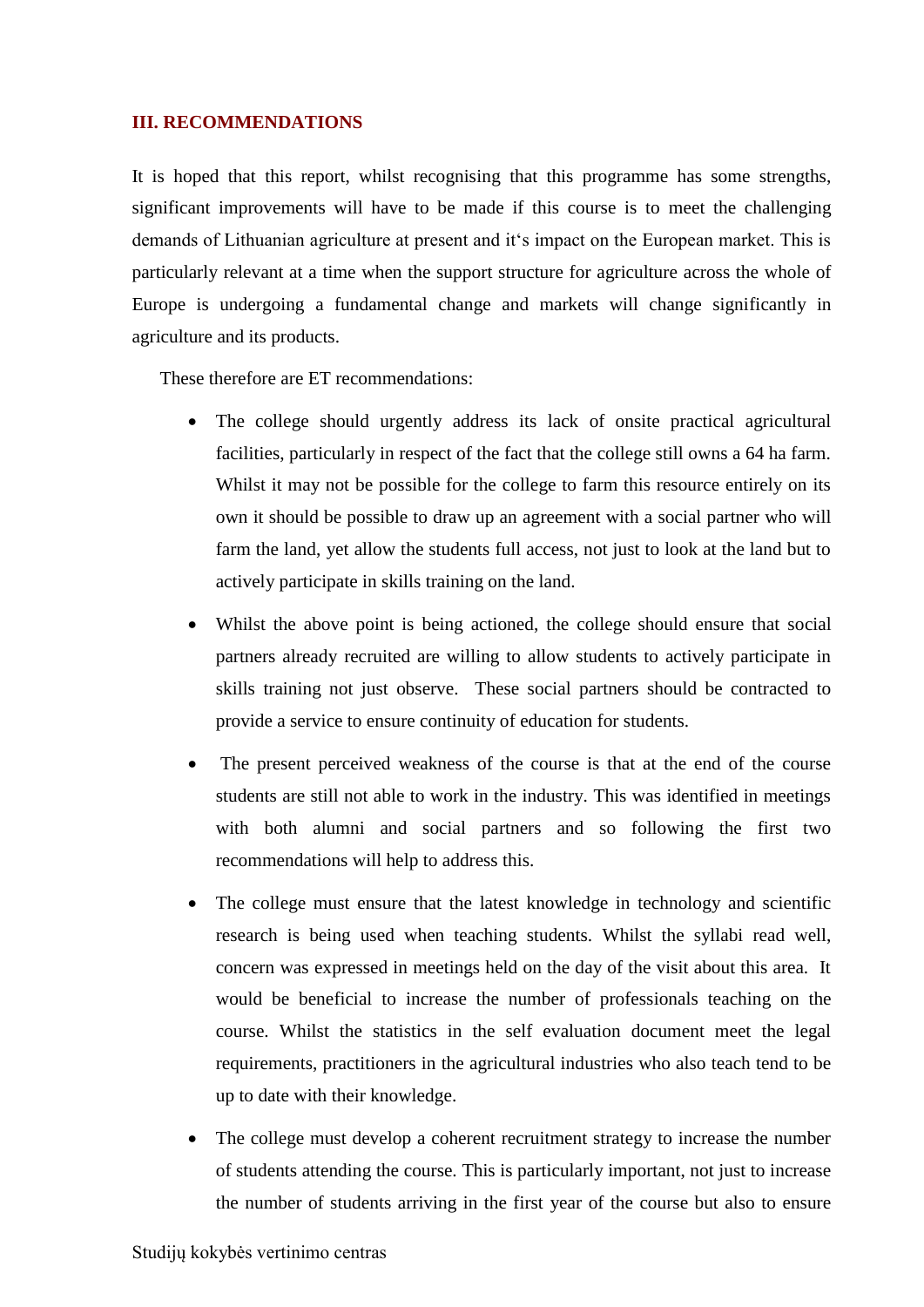that the recruited students do not have a significant dropout rate. For recruitment strategy to work it must have all layers of management, teachers, students, alumni and social partners involved. At present, ET found the perception that it is someone else's job and no one takes ownership or responsibility.

- Whilst Alumni have heard of a club, they do not participate in it much, yet would be a very useful recruitment resource. They should therefore be encouraged to actively participate, maybe by the formation of a club for agricultural specialists including alumni and social partners.
- ET also encourages more staff to develop their proficiency in English so that they have a greater chance of participating in international activities.
- ET recommends improving the management process ensuring that the recommendations of the present and former programme evaluation reports are being analysed and implemented.

#### <span id="page-14-0"></span>**IV. EXAMPLES OF EXCELLENCE (GOOD PRACTICE)\***

*\* if there are any to be shared as a good practice* 

### <span id="page-14-1"></span>**V. SUMMARY**

It is hoped that this report, whilst recognising that this programme has some strengths, significant improvements will have to be made if this course is to meet the challenging demands of agricultural education into the future.

The programme aims and learning outcomes for this course are clear and coherent and the name of the course accurately reflects the type of student graduating from the course. Learning outcomes need to be better explained to students so that they understand what tasks they will be able to perform on completion of a subject and finally the course.

The curriculum is well designed to equip the students with the knowledge and skills required to work in the agricultural industry with a logical and coherent structure throughout the course. Staff must ensure that all material taught is up to date.

The teaching staff has a good level of academic and practical experience, but a greater number of professionals teaching would benefit the course in terms of the link between theory and the practice of farming. Teachers should also take greater ownership of the course as a whole and not just their own subjects to assist with recruitment and course development. Teachers also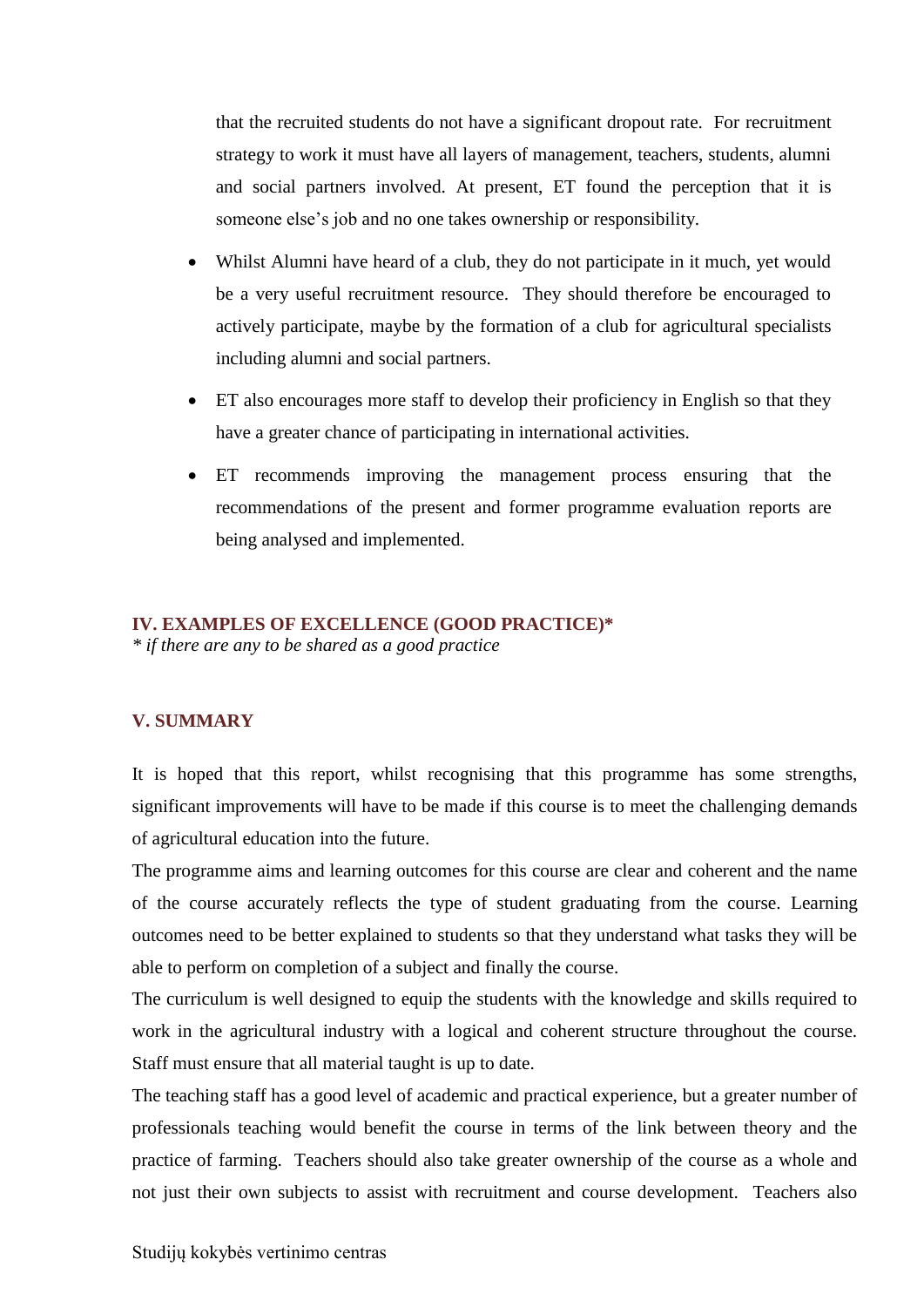need to continue to develop their English language skills as this will assist the internationalisation of the course and college.

The course is taught in a large regional college and so generic facilities such as classrooms, library and other general facilities are of an adequate standard. The lack of a practical farm of any sort managed by the college however is a serious weakness, emphasised by social partners, students and alumni and should be addressed at the earliest opportunity. Links to social partners are good but only partially address this major weakness.

The lack of a coherent recruitment policy for students is hindering the study process, as are the number of dropouts, as recruitment numbers are low. This then inhibits the development of the course and facilities due to long term uncertainty over its continuation into the future and this whole area needs to be addressed. Language skills also need to be developed amongst the students as also mentioned regarding staff. The lack of a practical training facility (the farm) on site also causes issues regarding the possible lack of skills training in future students.

There is a clear management structure for the course but all levels of management must take responsibility to adequately resource, manage and teach and promote this course. Involvement of Alumni and social partners, both groups being willing to help, is also critical. This college has had a long standing involvement in agricultural training in Lithuania, but without significant investment in resources and a willingness of management and staff to actively promote and develop the course this position is in jeopardy.

A strategic plan needs to be put in place to address the weaknesses mentioned in this report so that future groups of students graduating from the course are qualified and equipped to work in the industry. This needs to be addressed urgently as already present groups of students are generally weak in their practical application of skills and knowledge.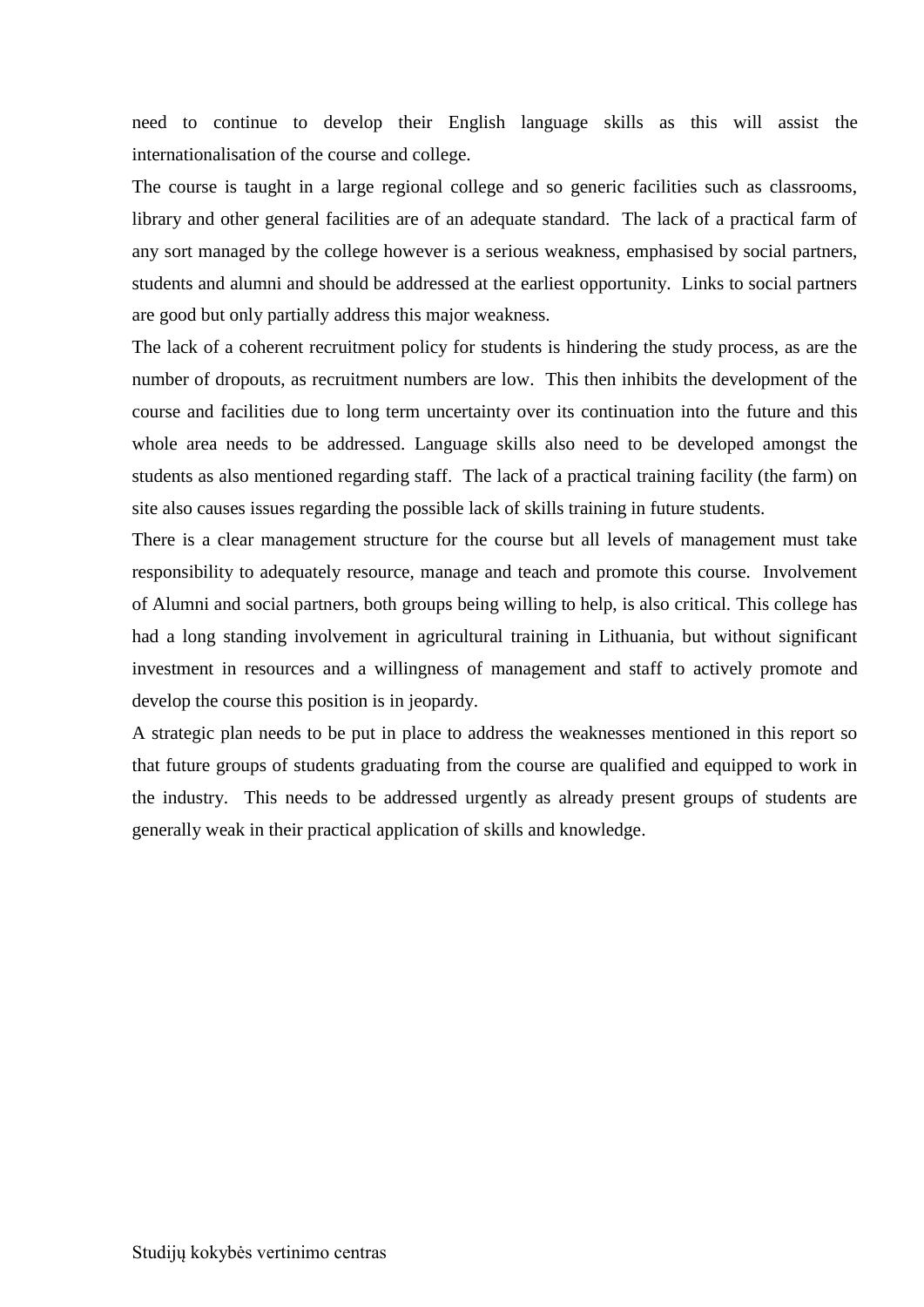## <span id="page-16-0"></span>**VI. GENERAL ASSESSMENT**

The study programme AGRICULTURAL TECHNOLOGY (state code – 653D77001) at MARIJAMPOLE COLLEGE is given **positive** evaluation.

| Study programme assessment in points by evaluation areas. |  |
|-----------------------------------------------------------|--|
|-----------------------------------------------------------|--|

| No. | <b>Evaluation Area</b>                             | <b>Evaluation of</b><br>an area in<br>points* |
|-----|----------------------------------------------------|-----------------------------------------------|
| 1.  | Programme aims and learning outcomes               |                                               |
| 2.  | Curriculum design                                  |                                               |
| 3.  | Teaching staff                                     |                                               |
| 4.  | Facilities and learning resources                  | ∍                                             |
| 5.  | Study process and students' performance assessment |                                               |
| 6.  | Programme management                               |                                               |
|     | <b>Total:</b>                                      |                                               |

\*1 (unsatisfactory) - there are essential shortcomings that must be eliminated;

2 (satisfactory) - meets the established minimum requirements, needs improvement;

3 (good) - the field develops systematically, has distinctive features;

4 (very good) - the field is exceptionally good.

| Grupės vadovas:<br>Team leader: | <b>Michael Pearson</b> |
|---------------------------------|------------------------|
| Grupės nariai:<br>Team members: | Dr. Antti Pasila       |
|                                 | Doc. dr. Endla Reintam |
|                                 | Gediminas Viškelis     |
|                                 | Vygintas Eidėnas       |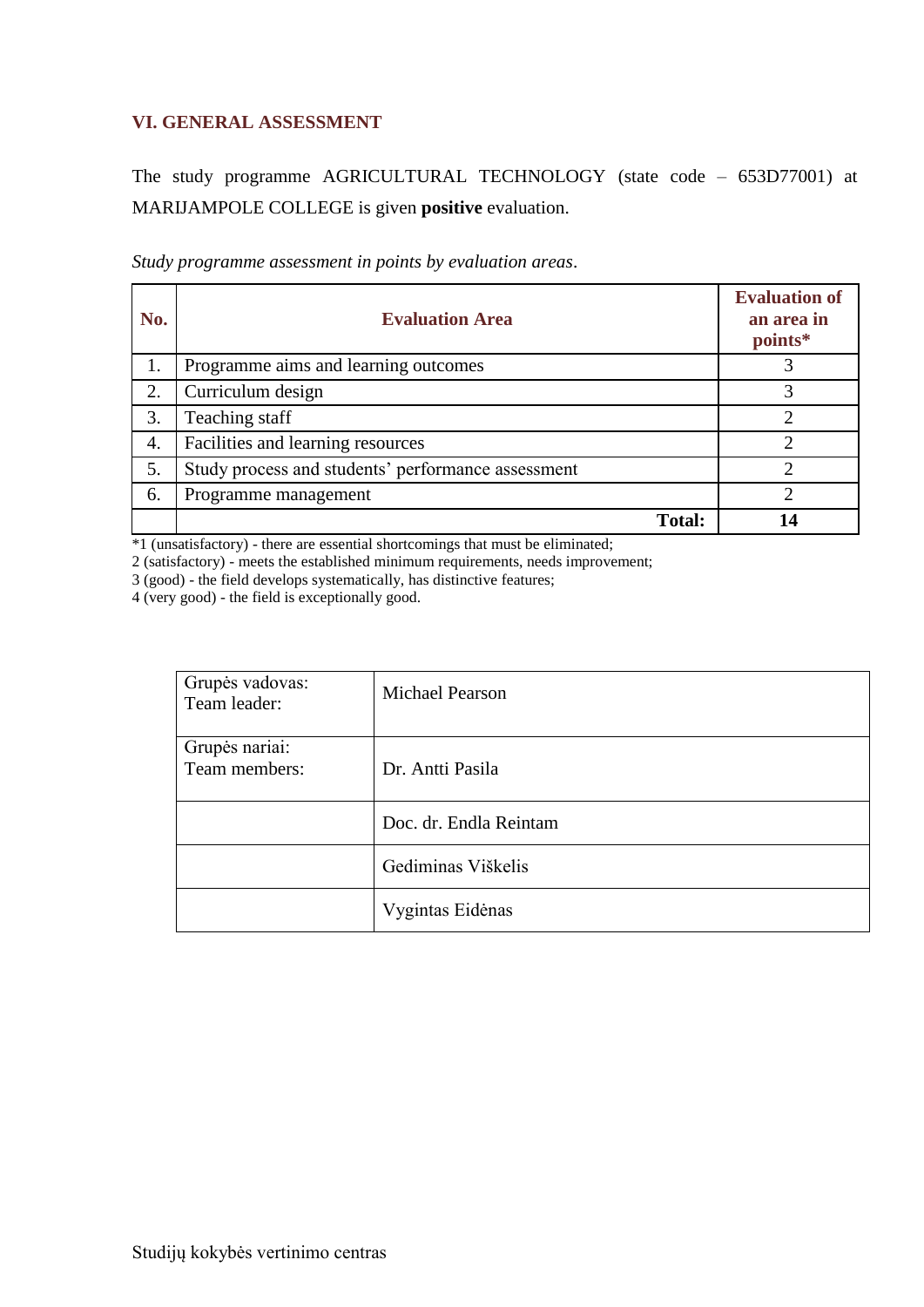## **MARIJAMPOLĖS KOLEGIJOS PIRMOSIOS PAKOPOS STUDIJŲ PROGRAMOS**  *ŽEMĖS ŪKIO TECHNOLOGIJA* **(VALSTYBINIS KODAS – 653D77001) 2015-01-22 EKSPERTINIO VERTINIMO IŠVADŲ NR. SV4-14 IŠRAŠAS**

<...>

## **VI. APIBENDRINAMASIS ĮVERTINIMAS**

Marijampolės kolegijos studijų programa *Žemės ūkio technologija* (valstybinis kodas – 653D77001) vertinama **teigiamai**.

| Eil.<br>Nr. | <b>Vertinimo sritis</b>                          | <b>Srities</b><br>jvertinimas,<br>balais* |
|-------------|--------------------------------------------------|-------------------------------------------|
| 1.          | Programos tikslai ir numatomi studijų rezultatai | 3                                         |
| 2.          | Programos sandara                                | 3                                         |
| 3.          | Personalas                                       | $\mathcal{D}_{\mathcal{A}}$               |
| 4.          | Materialieji ištekliai                           | $\overline{2}$                            |
| 5.          | Studijų eiga ir jos vertinimas                   | 2                                         |
| 6.          | Programos vadyba                                 | $\overline{2}$                            |
|             | Iš viso:                                         | 14                                        |

\* 1 - Nepatenkinamai (yra esminių trūkumų, kuriuos būtina pašalinti)

2 - Patenkinamai (tenkina minimalius reikalavimus, reikia tobulinti)

3 - Gerai (sistemiškai plėtojama sritis, turi savitų bruožų)

4 - Labai gerai (sritis yra išskirtinė)

<...>

## **V. SANTRAUKA**

Nors ir yra stipriųjų šios studijų programos pusių, tačiau tikimasi, kad po šio vertinimo ji bus žymiai patobulinta, jei norima, kad ateityje programa atitiktų sudėtingus žemės ūkio mokslo reikalavimus.

Šios programos tikslai ir studijų siekiniai yra aiškūs ir suprantami, o studijų programos pavadinimas tiksliai atspindi jas baigusių studentų profilį. Numatomi programos studijų rezultatai studentams turėtų būti geriau išaiškinti, siekiant kad studentai suprastų, kokį darbą jie galės atlikti, kai baigs kurio nors dalyko ar visos programos studijas.

Studijų programos turinys geras, orientuotas į tai, kad studentai įgytų darbui žemės ūkio srityje reikalingas žinias ir įgūdžius, o visos programos struktūra yra logiška ir nuosekli. Dėstytojai privalo užtikrinti, kad visa dėstoma medžiaga būtų atnaujinta.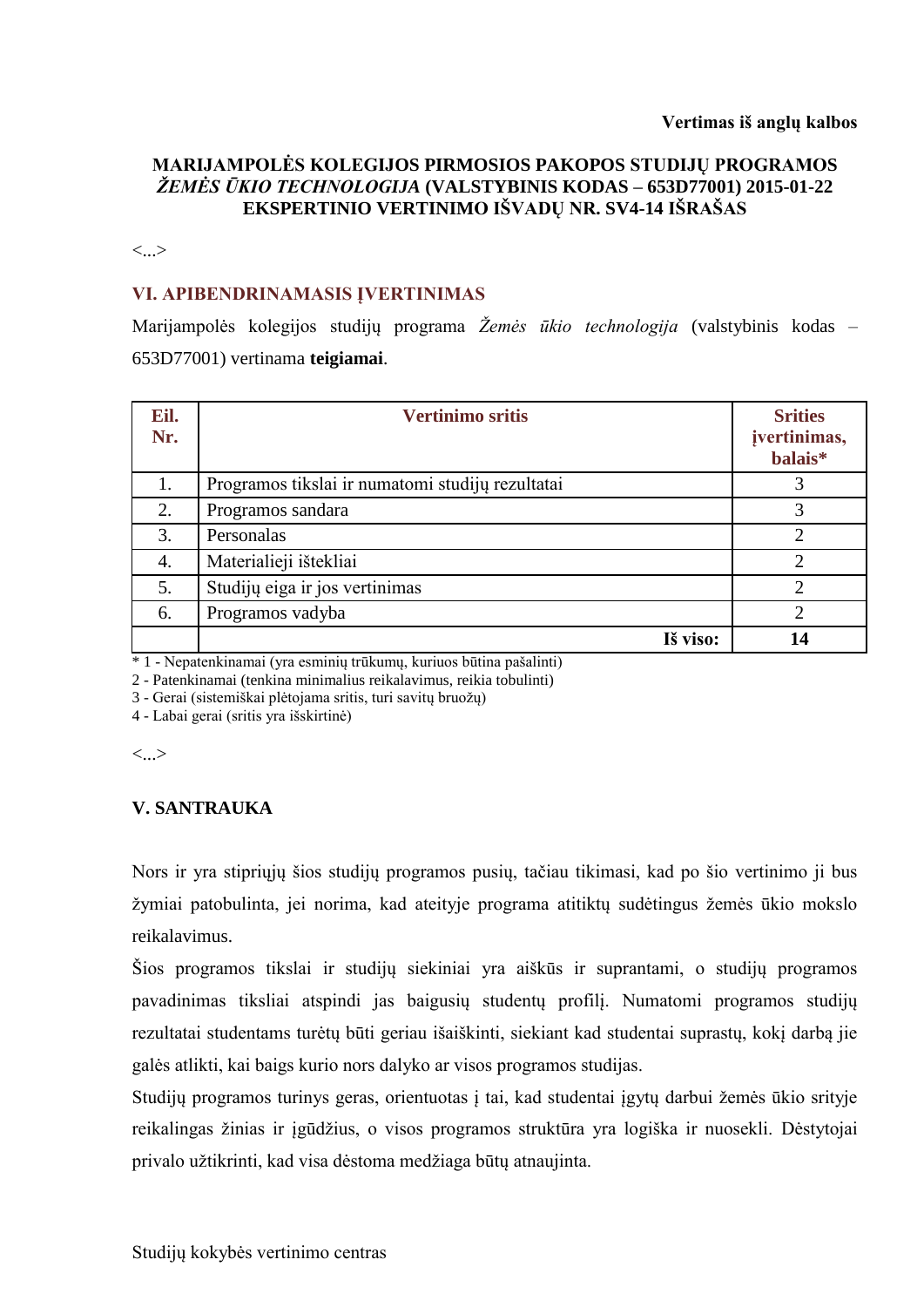Dėstytojai turi gerą akademinio ir praktinio darbo patirtį, bet dėl ūkininkavimo teorijos ir praktikos sujungimo būtų geriau, jei dėstytų daugiau specialistų. Padedant pritraukti studentus ir gerinant studijų programą, dėstytojai taip pat turėtų prisiimti didesnę atsakomybę ne tik dėl savo dėstomų dalykų, bet ir dėl visos studijų programos. Be to, dėstytojams reikia toliau tobulinti anglų kalbos įgūdžius, nes tai padės didinti studijų programos ir kolegijos tarptautiškumą.

Šią studijų programą realizuoja didelė regioninė kolegija, todėl bendra materialioji bazė, pavyzdžiui, auditorijos, biblioteka ar kita infrastruktūra, yra tinkama. Didelis šios programos trūkumas, kurį akcentavo ir socialiniai partneriai, studentai bei absolventai, yra tas, kad kolegijoje nėra jos pačios vadovaujamo nors kokio studentų praktinei veiklai skirto ūkio. Šis klausimas turėtų būti kuo greičiau sprendžiamas. Nors ryšiai su socialiniais partneriais yra geri, tačiau jie padeda šią didelę problemą spręsti tik iš dalies.

Studijų procesui trukdo nuoseklios politikos, skirtos studentams pritraukti, stoka, kadangi būna daug studentų nubyrėjimo atvejų, o ir naujai priimtų studentų skaičius mažas. Visus šiuos klausimus reikia spręsti, nes ilgai trunkantis neapibrėžtumas dėl studijų programos tęstinumo ir ateities stabdo pačios programos ir materialiosios bazės plėtrą. Taip pat reikia tobulinti studentų ir, kaip jau minėta, dėstytojų užsienio kalbos įgūdžius. Teritorijoje nesukurta praktinio mokymo bazė (ūkis), tai gali tapti būsimų studentų praktinių įgūdžių galimos stokos priežastimi.

Studijų programos vadybos struktūra aiški, bet visuose vadovavimo lygmenyse privalu prisiimti atsakomybę už tinkamą išteklių naudojimą, vadybą ir dėstymą bei studijų programos propagavimą. Taip pat labai svarbus yra absolventų ir socialinių partnerių (abi grupės pasiruošusios padėti) dalyvavimas. Lietuvoje ši kolegija žemės ūkio specialistus ruošia seniai, tačiau be žymesnių investicijų į materialiųjų išteklių gerinimą ir be administracijos bei personalo pasiryžimo šią studijų programą aktyviai propaguoti ir vystyti, jai gresia pavojus.

Siekiant šioje ataskaitoje minimus trūkumus išspręsti, reikia įdiegti strateginį planą, kad ateityje programos studijas baigę studentai būtų kvalifikuoti ir parengti darbui žemės ūkyje. Šį klausimą reikia spręsti skubiai, nes jau dabar studentų gebėjimai taikyti įgytus įgūdžius ir žinias praktiškai iš esmės yra silpni.

**<…>**

#### **III. REKOMENDACIJOS**

Nors yra ir stipriųjų šios studijų programos pusių, tačiau tikimasi, jog po šio vertinimo ji bus žymiai patobulinta, norint, kad programa atitiktų šiandieninius sudėtingus Lietuvos žemės ūkio ir jo įtakos Europos rinkai sąlygojamus reikalavimus. Tai ypač svarbu tuo metu, kai visoje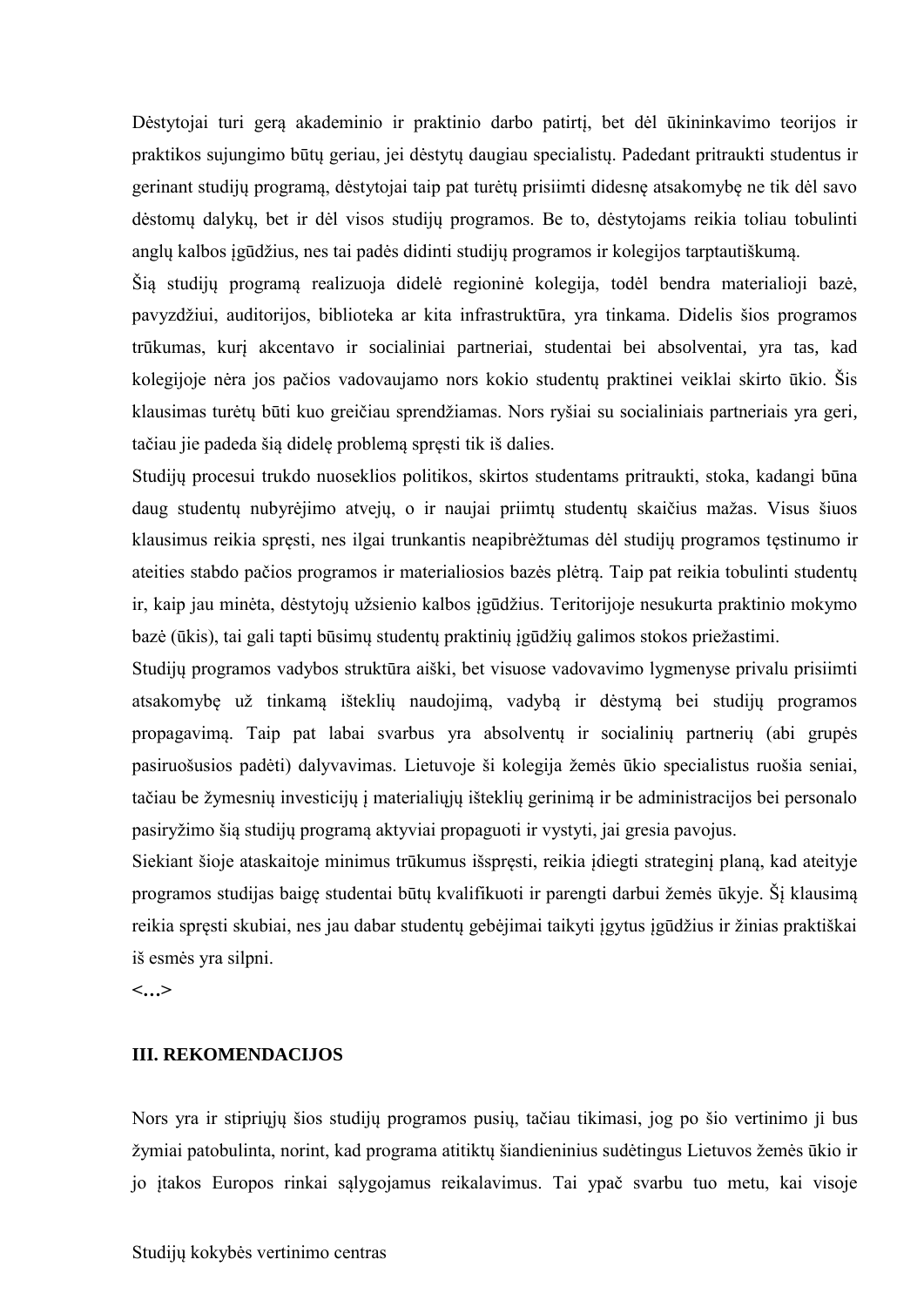Europoje vyksta žemės ūkiui skirtų paramos struktūrų esminiai pokyčiai, dėl ko labai pasikeis ir žemės ūkio bei jo produktų rinkos.

Todėl vertinimo grupė rekomenduoja:

- Kolegija turėtų skubiai spręsti vietoje esamų mokomajai praktikai reikalingų žemės ūkio paskirties materialiųjų išteklių trūkumo klausimą, ypač atsižvelgiant į tai, kad kolegija vis dar valdo 64 ha dydžio ūkį. Nors šioje nuosavybėje kolegijai savarankiškai ūkininkauti gal ir bus neįmanoma, bet reikėtų surasti galimybę pasirašyti sutartį su tuo socialiniu partneriu, kuris tą žemę dirbs ir be jokių apribojimų leis studentams ne tik į ją žiūrėti, bet ir aktyviai ugdyti žemės darbų įgūdžius.
- Kol aukščiau pateiktas pasiūlymas bus įgyvendinamas, kolegija turėtų užtikrinti, kad jau esami socialiniai partneriai leistų studentams darbus ne tik stebėti, bet ir patiems aktyviai ugdyti savo įgūdžius. Su šiais socialiniais partneriais turėtų būti sudaryta sutartis, kuri juos įpareigotų teikti šias paslaugas, siekiant užtikrinti studentų mokymo tęstinumą.
- Dabartinės programos trūkumas yra tas, kad studijas baigę studentai vis dar negeba dirbti žemės ūkyje. Tai paaiškėjo per susitikimus su absolventais ir socialiniais partneriais. Taigi, dviejų pirmųjų rekomendacijų įgyvendinimas padės šį klausimą išspręsti.
- Kolegija privalo užtikrinti, kad mokant studentus bus naudojamasi naujausiomis technologijų mokslo ir mokslinės tiriamosios veiklos žiniomis. Nors programa gera, bet per vizito dieną vykusius susitikimus dėl jos buvo pareikšta nuogąstavimų. Būtų naudinga padidinti programos dėstytojų-specialistų skaičių. Nors savianalizės suvestinėje pateikta statistika teisinį reglamentavimą atitinka, kolegijoje dėstantys žemės ūkio specialistai yra linkę savo žinias atnaujinti.
- Siekdama padidinti šios programos studentų skaičių, kolegija privalo parengti nuoseklią studentų pritraukimui skirtą strategiją. Ypač svarbu ne tik didinti pirmo kurso studentų skaičių, bet taip pat užtikrinti, kad priimtų studijuoti studentų nubyrėjimo rodiklis būtų nedidelis. Kad studentų pritraukimo strategija būtų veiksminga, į šį darbą reikia įtraukti visus programos vykdytojus: vadovybę, dėstytojus, studentus, absolventus ir socialinius partnerius. Vertinimo grupė nustatė, kad šiuo metu kolegijoje vyrauja nuomonė, jog studentų pritraukimas yra kažkieno kito darbas, ir už šią veiklos sritį atsakomybės niekas neprisiima.
- Kolegijos absolventai girdėjo apie Alumni klubą, tačiau jo veikloje mažai dalyvauja, nors toks klubas pasitarnautų norint pritraukti būsimus studentus. Todėl absolventai